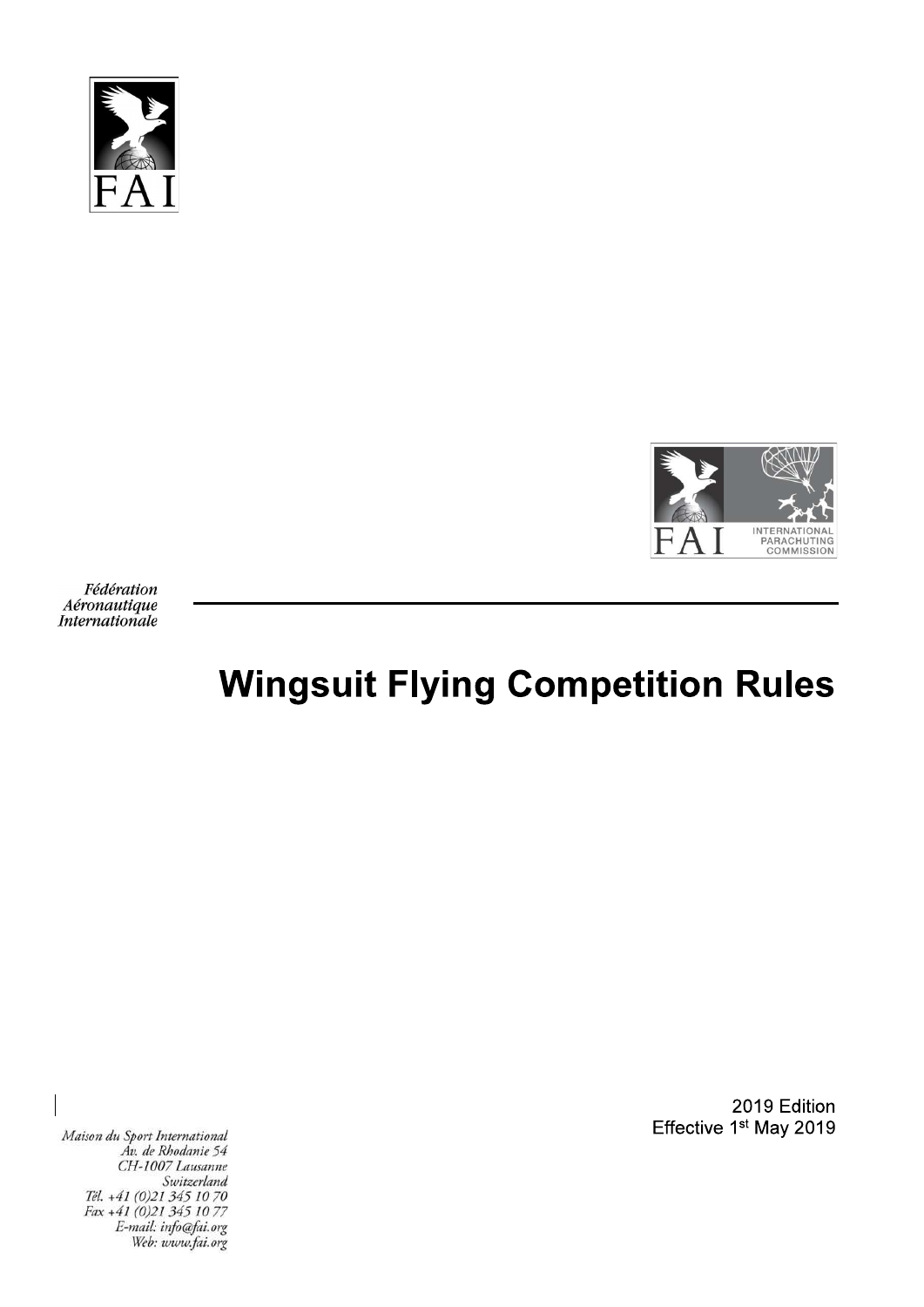## ADDENDUM A - ACROBATIC WINGSUIT FLYING COMPULSORY SEQUENCES

- Compulsory sequences may be broken down into separate elements during execution but will result in lower scoring on style.
- The last position of each Compulsory sequence leads into the beginning position of the next Compulsory sequence and is counted as one grip.
- Performers are defined as Performer A and B.
- Other than for the first grip of the jump, a valid grip must be preceded by clear total separation, which is when the performers show at one point in time that they have released the grip and no part of their arms have contact with the other performer;

#### Sequence A: Up and Over

- Performers are in normal flight with a hand grip.
- Performers show total separation and then Performer A transitions over Performer B to the other side.
- Performers take a hand grip in normal flight.
- Performers show total separation and then Performer B transitions over Performer A to the other side.
- Performers take a hand grip in normal flight.

#### Sequence B: Rock and Roll

- Performers are in normal flight with a hand grip.
- Performers show total separation and then Performer A performs a barrel roll.
- Performers take a hand grip in normal flight.
- Performers show total separation and then Performer B performs a barrel roll.
- Performers take a hand grip in normal flight.  $\bullet$

#### Sequence C: Revolutions

- Performers are in normal flight with a hand grip.
- Performers show total separation and Performer A transitions over Performer B to the other side and then transitions back under Performer B to the original starting position.
- Performers take a hand grip in normal flight.  $\bullet$
- Performers show total separation and Performer B transitions over Performer A to the other side and then transitions back under Performer A to the original starting position.
- Performers take a hand grip in normal flight.  $\bullet$

## Sequence D: Roll Over

- Performers are in normal flight with a hand grip.
- Performers show total separation and Performer A performs a barrel roll over Performer B to the other side.
- Performers take a hand grip in normal flight.
- Performers show total separation and Performer B performs a barrel roll over Performer A to the other side.
- Performers take a hand grip in normal flight.

## Sequence E: Fruity Loops

- Performers are in normal flight with a hand grip.  $\bullet$
- Performers show total separation and Performer A performs a front loop.
- Performers take a hand grip in normal flight.
- Performers show total separation and Performer B performs a front loop.
- Performers take a hand grip in normal flight.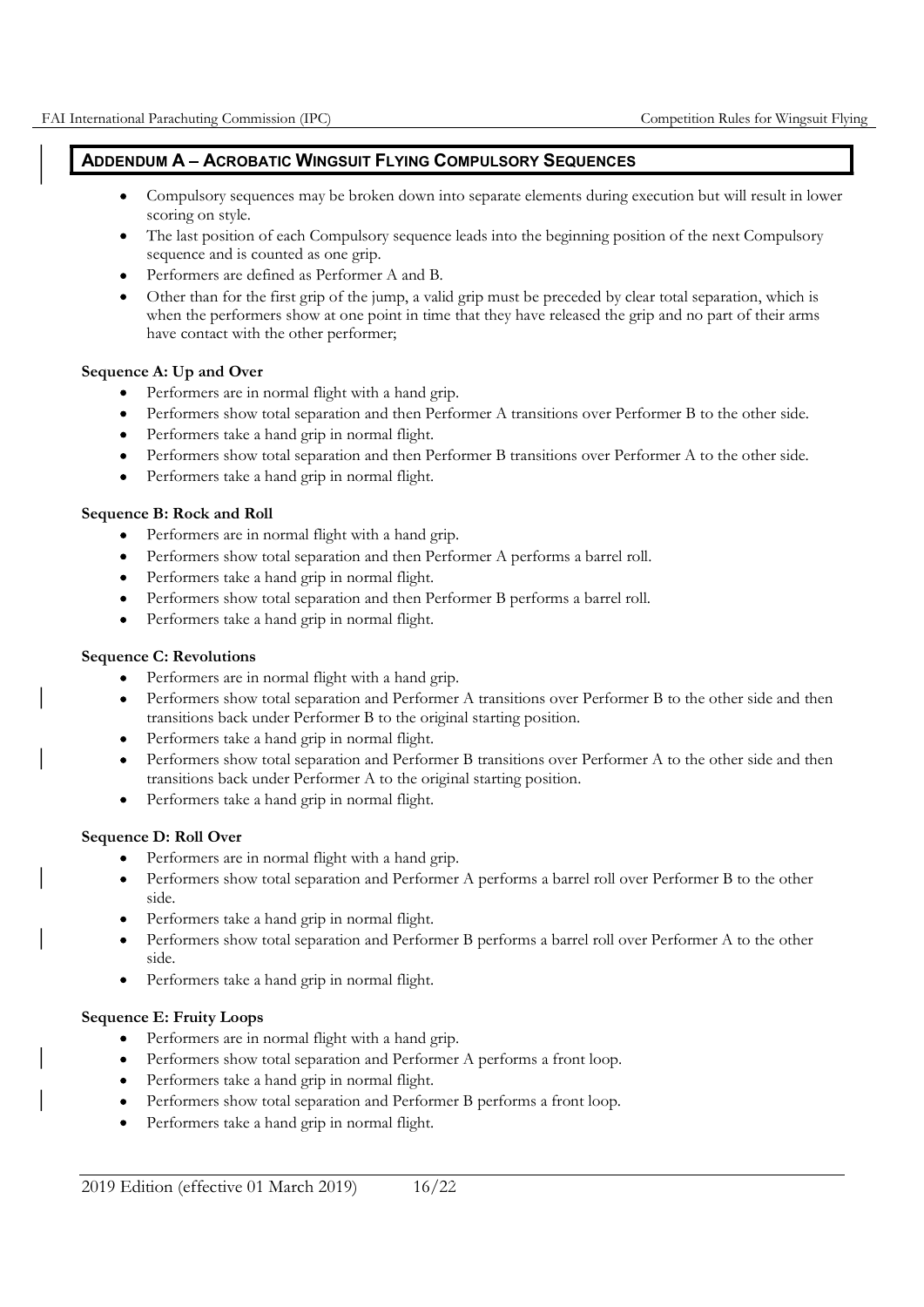#### Sequence F: Duck and Roll

- Performers are in normal flight with a hand grip.
- Performers show total separation and Performer A performs a barrel roll under Performer B to the other side.
- Performers take a hand grip in normal flight.
- Performers show total separation and Performer B performs a barrel roll under Performer A to the other side.
- Performers take a hand grip in normal flight.

## Sequence G: Déjà vu

- Performers are in normal flight with a hand grip.
- Performers show total separation and Performer A transitions over Performer B to the other side.  $\bullet$
- Performers take a hand grip in normal flight.
- Performers show total separation and Performer A transitions over Performer B back to the other side.
- Performers take a hand grip in normal flight.
- Performers show total separation and Performer B transitions over Performer A to the other side.  $\bullet$
- Performers take a hand grip in normal flight.
- Performers show total separation and Performer B transitions over Performer A back to the other side.
- Performers take a hand grip in normal flight.  $\bullet$

## Sequence H: Yin Yang

- Performers are in normal flight with a hand grip.
- Performers show total separation and Performer A transitions to inverted flight.
- Performers take a hand grip in mixed orientation.  $\bullet$
- Performers show total separation and Performer A transitions to normal flight.
- Performers take a hand grip in normal flight.
- Performers show total separation and Performer B transitions to inverted flight.
- Performers take a hand grip in mixed orientation.  $\bullet$
- Performers show total separation and Performer B transitions to normal flight.  $\bullet$
- Performers take a hand grip in normal flight.

## Sequence I: Back to Back

- Performers are in normal flight with a hand grip.
- Performers show total separation and both transition to inverted flight.
- Performers take a hand grip in inverted flight.
- Performers show total separation and both transition to normal flight.
- Performers take a hand grip in normal flight.

## Sequence J: Pancakes

- Performers are in normal flight with a hand grip.
- Performers show total separation and Performer A transitions to inverted flight over Performer B to the other side.
- Performers take a hand grip in mixed orientation.
- Performers show total separation and Performer A transitions back to normal flight over Performer B to the other side.
- Performers take a hand grip in normal flight.
- Performers show total separation and Performer B transitions to inverted flight over Performer A to the other side.
- Performers take a hand grip in mixed orientation.